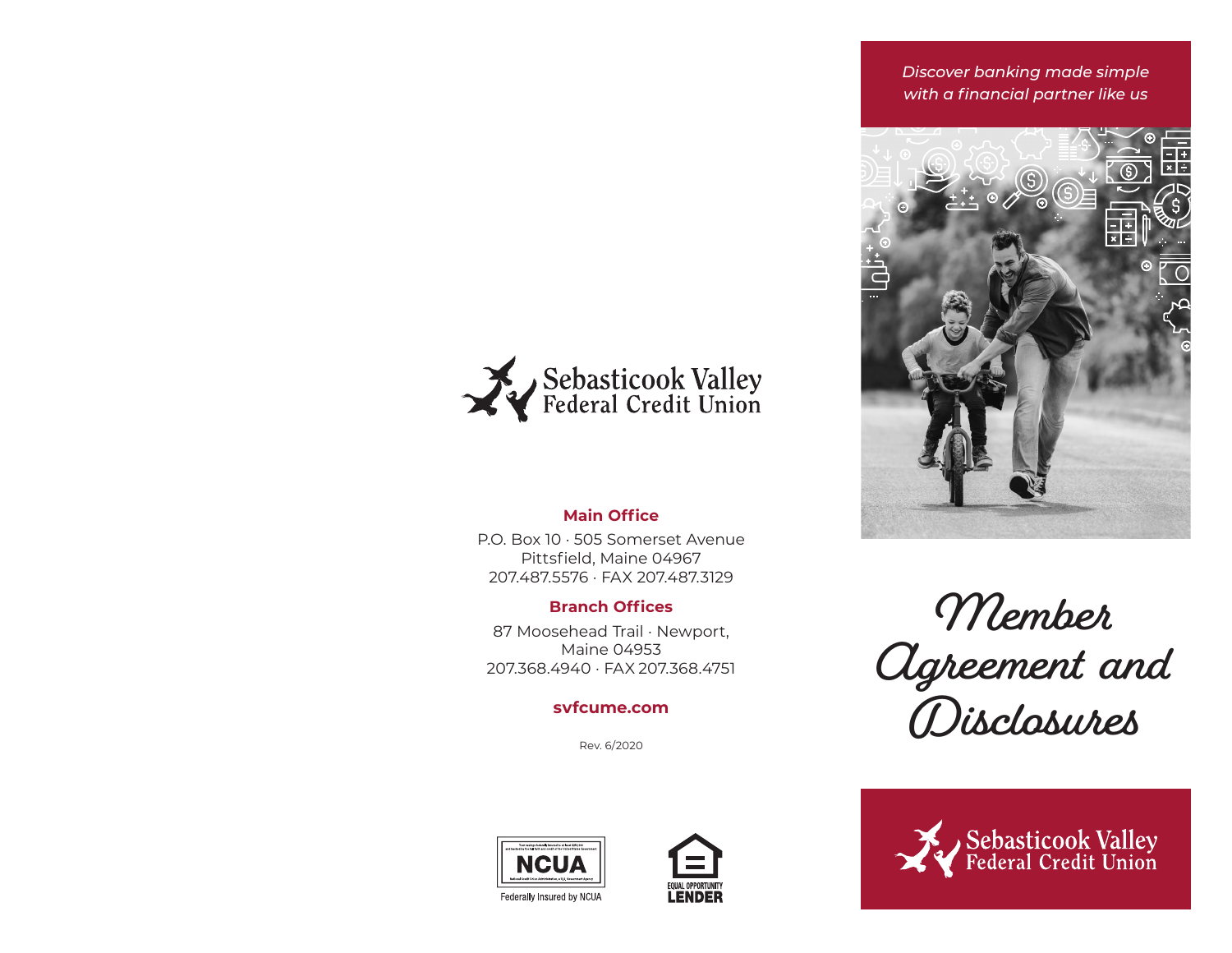## **Membership Agreement and Disclosures**

"You" and "Your" shall mean the member who owns the account at the credit union, as well as any other owner of the account. Sebasticook Valley Federal Credit Union is unique in the financial world. It is a co-op, owned by you and your fellow members and operated in your common interest. Your credit union is non-profit and exists only to serve you, not to make money. As a credit union member, you own, operate, and control your credit union through your Board of Directors. You are entitled to elect and be elected to the volunteer Board of Directors, which is composed of your fellow members and manages the credit union based on the needs and wishes of the members. The Board of Directors sets dividend rates, loan interest rates, and fees, among other things, and also determines credit union policy such as that set forth in this Agreement. In addition, your credit union works cooperatively with Maine's other credit unions and the Maine Credit Union League, pooling resources for research and development of cost effective services which benefit not only you and your fellow members, but all credit union members in Maine.

**General Terms**. This Agreement contains the terms and conditions governing your membership in and accounts offered by your credit union. By signing your membership card and/or account agreement(s), you accept and agree to be bound by the provisions as set forth in them, this Agreement, the rate and fee disclosures applicable to your account(s) with your credit union, your credit union's charter and bylaws, and any amendments or changes in terms to any of them. The credit union reserves the right to change any and all terms and conditions of any of them. You will receive notice of any changes in terms in accordance with all applicable state and federal laws and regulations.

The terms and conditions as set forth in this Agreement are applicable to all types of accounts offered by your credit union. There may be different or more specific terms and conditions which apply to certain accounts. Those different or specific terms are contained in the membership card, share certificate, or other documents evidencing the account. To the extent that those documents contain different terms from, or terms that are not included in, this Agreement, the terms in those documents supersede the terms contained in this Agreement.

**Privileges of Credit Union Membership**. Credit Union Membership carries with it many privileges, including check cashing ability; the ability to open accounts other than ordinary share accounts, such as share draft accounts; to make and receive electronic funds transfers and wire transfers; and to obtain loans and lines of credit. However, it is your credit union's policy to deny these privileges to members who cause a loss to the credit union for any reason. Therefore, if you cause a loss to your credit union, and thus to your fellow members, you will lose your privileges of credit union membership.

#### **Business/Commercial Members Are Prohibited from Engaging in Unlawful Internet Gambling–Unlawful Internet Gambling Enforcement Act Notice**. Restricted transactions as defined in

Federal Reserve Regulation GG are prohibited from being processed through this account or relationship. Restricted transactions generally include, but are not limited to, those in which credit, electronic fund transfers, checks, or drafts are knowingly accepted by gambling businesses in connection with the participation by others in illegal or unlawful Internet gambling.

**Account Ownership**. You can structure the ownership of your account(s) at your credit union in a variety of ways. Rights and obligations relating to the account will depend on the type of ownership of the account.

- 1. **Sole Accounts**. If you are the sole owner of an account, only you can make deposits or withdrawals or otherwise have access to the funds in the account. Under Maine law, upon your death, the funds in the account are distributed in accordance with the terms of your will or, if you do not leave a will, the intestacy provisions of the Probate Code.
- 2. **Joint Accounts**. Any joint owner has an equal right of access to the funds in a joint account and can withdraw all of the funds in the account at any time without permission from or notification to the other joint owner(s). At the death of one joint owner, the funds automatically belong to the surviving joint owner(s). Joint owners do not have to be credit union members. Any person

named as a joint owner of your regular share account will also be a joint owner of all your other sub accounts of the regular share account at your credit union unless otherwise specified in writing. Exceptions to this rule include share draft checking, share certificates and IRAs, which require separate signed agreements.

- 3. **Payable on Death Accounts**. Payable on death accounts belong to the person(s) listed as the owner or owners of the account during their lives. On death, the funds automatically belong to the person or persons designated as payable on death beneficiaries. Any person named as a payable on death beneficiary of your regular share account will also be a payable on death beneficiary of all your other accounts at your credit union, except for share draft (checking) accounts and IRA accounts.
- **Non-Consumer Organizational Accounts**. The above are account types of "consumers," i.e., individuals who hold accounts for personal, family, and household purposes. Non-consumer accounts may be opened by members and may include accounts owned by members that are organizations. The funds in an organizational account are owned by a corporation, trust (including a living trust), partnership, social club, sports team, etc. In order for the organization to be a credit union member, eligibility requirements must be met in accordance with the credit union's charter or bylaws. If the organization does not qualify for membership, it can be a joint owner of the account with an individual member.

**Lien on Shares**. A lien will be impressed on all of your credit union shares and share dividends in an amount equal to that which you may owe your credit union because of a loan, dues, or any other charges payable by you to your credit union. The lien may be enforced and your funds withdrawn and applied to your debt without further notice to you except where required by law, if you default in paying the amount you owe.

**Account Closing**. Your regular credit union share account cannot be closed until all amounts you owe your credit union are paid in full and all other accounts that you have with your credit union are closed.

**Endorsements**. All check/share draft endorsements must be made in the first one and one-half inches of the trailing edge of the back of the check/share draft. The trailing edge is opposite the left side of the face of the check. You will be responsible for any costs incurred by your credit union due to delays in returning checks or share drafts deposited into your account that do not comply with these endorsement standards.

**Share Insurance**. Funds in your accounts at your credit union are insured to at least \$250,000.00 by the National Credit Union Administration (NCUA), an agency of the United States Government. Certain retirement accounts, such as IRAs and Keoghs, are insured separately up to \$250,000.00. Copies of the NCUA brochure *Your Insured Funds* are available at the branch office and main office of the credit union and are also available upon request.

**Governing Law**. The rights, duties, obligations and liabilities of you and your credit union in connection with your membership and account(s) are and shall be controlled by Maine and/or federal law as applicable and in effect at the time the rights, duties, obligations, and liabilities arise, other than as specifically set forth in this Agreement, your credit union charter and bylaws, or your specific account documentation.

## **Regulation CC: Funds Availability Disclosures**

**Important information on deposits, holds, and withdrawals**

#### **YOUR ABILITY TO WITHDRAW FUNDS AT YOUR CREDIT UNION**

**General Policy**. Our policy is to make funds from your cash and check deposits available to you on the same business day that we receive your deposit. Electronic direct deposits will be available on the day we receive the deposit. Once they are available, you can withdraw the funds in cash and we will use the funds to pay checks that you have written. For determining the availability of your deposits, every day is a business day, except Saturdays, Sundays, and state and federal holidays. If you make a deposit before 5:00 p.m. on a business day that we are open, we will consider that day to be the day of your deposit. However, if you make a deposit after 5:00 p.m. or on a day we are not open, we will consider that the deposit was made on the next business day we are open.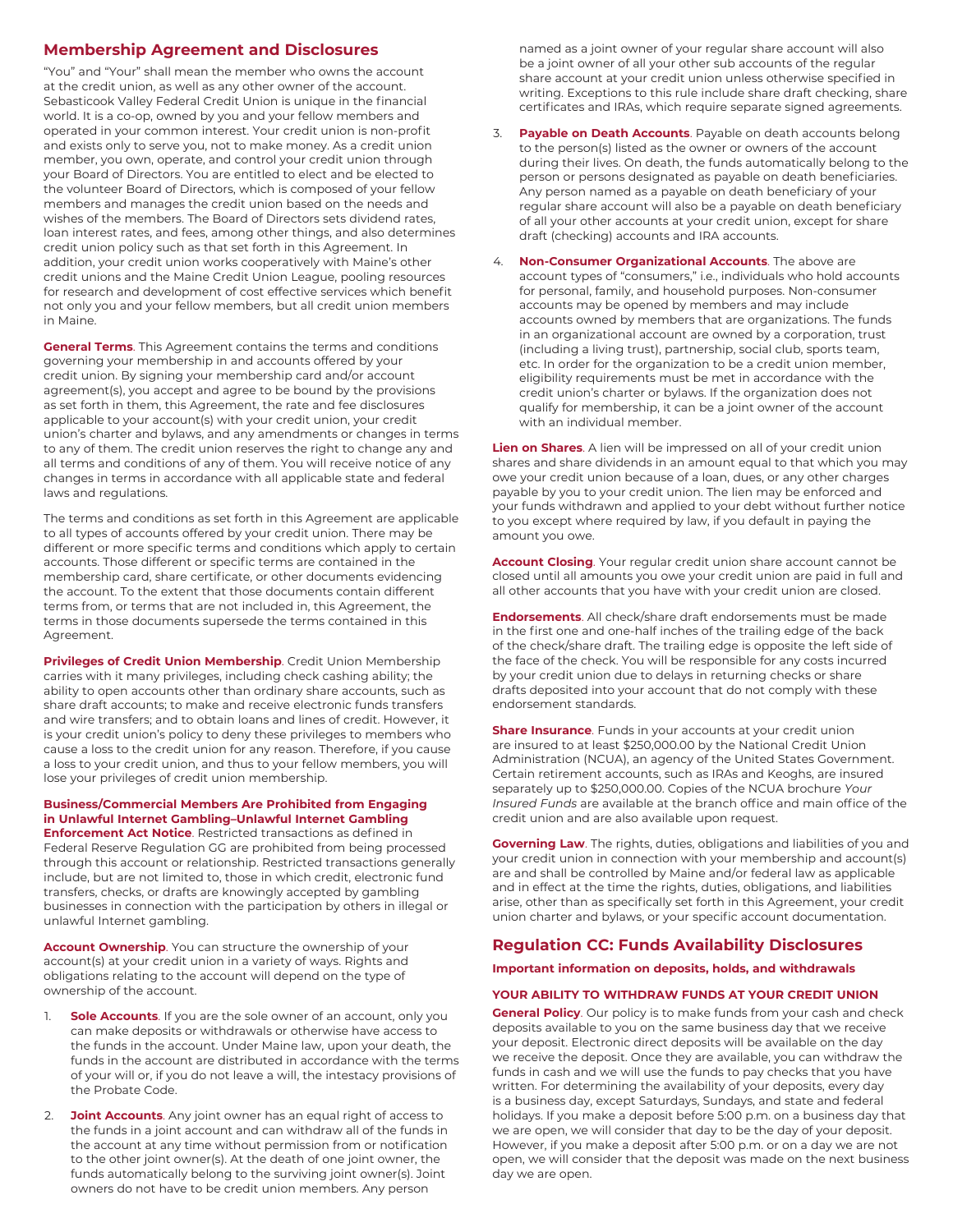**Longer Delays May Apply**. In some cases, we will not make all of the funds that you deposit by check available to you on the same business day that we receive your deposit. Depending on the type of check that you deposit, funds may not be available until the second business day after the day of your deposit. However, the first \$225.00 of your deposit may be available immediately. If we are not going to make all of the funds from your deposit available on the same business day, we will notify you at the time you make your deposit. We will also tell you when the funds will be available. If your deposit is not made directly to one of our employees, or if we decide to take this action after you have left the premises, we will mail you the notice by the next business day after we receive your deposit. If you will need the funds from a deposit right away, you should ask us when the funds will be available.

In addition, funds you deposit by check may be delayed for a longer period under the following circumstances:

- We believe a check you deposited will not be paid.
- You deposit checks totaling more than \$5,525.00 on any one day.
- You re-deposit a check that has been returned unpaid.
- You have overdrawn your account repeatedly in the last six (6) months.
- There is an emergency, such as failure of communications or computer equipment.

We will notify you if we delay your ability to withdraw funds for any of these reasons, and we will tell you when the funds will be available. They will generally be available no later than the seventh business day after the day of your deposit.

**Holds on Other Funds**. If we cash a share draft or check for you that is drawn on another financial institution, we may withhold the availability of a corresponding amount of funds that are already in your account. Those funds will be available at the time funds from the check we cashed would have been available if you had deposited it. If we accept for deposit a check that is drawn on another financial institution, we may make funds from the deposit available for withdrawal immediately but delay your availability to withdraw a corresponding amount of funds that you have on deposit in another account with us. The funds in the other account would then not be available for withdrawal until the time periods that are described elsewhere in this disclosure for the type of check that you deposited.

**Deposits at Automated Teller Machines**. Funds from any deposits, whether cash, share drafts, or checks, made at automated teller machines (ATMs) which your credit union does not own or operate will not be available until the second business day after the day of your deposit. A credit union owned ATM is indicated by the name displayed on the welcome screen. Funds from any deposits, whether cash, share drafts, or checks, made at automated teller machines (ATMs) which your credit union owns will be available on the day of your deposit.

**Special Rules for New Accounts**. If you are a new member, the following special rules will apply during the first thirty (30) days your account is open.

Funds from electronic direct deposits to your account will be available to you on the day we receive the deposit. Funds from deposits of cash, wire transfers and the first \$5,525.00 of a day's total deposit of cashier's, certified, teller's, traveler's and federal, state and local government checks will be available on the first business day after the day of your deposit if the deposit meets certain conditions. For example, the checks must be payable to you (and you may have to use a special deposit slip). The excess over \$5,525.00 will be available on the fifth business day after the day of your deposit. If your deposit of these checks (other than a U.S. Treasury check) is not made in person to one of the credit union's employees, the first \$5,525.00 will not be available until the second business day after the day of your deposit. Funds from all other check or share draft deposits will be available on the ninth business day after the day of your deposit.

**Foreign Checks**. Checks drawn on financial institutions located outside the U.S. (foreign checks) cannot be processed the same as checks drawn on U.S. financial institutions. Foreign checks are exempt from the policies outlined in this disclosure. Generally, the availability of funds for deposits of foreign checks will be delayed for the time it takes us to collect the funds from the financial institution upon which it is drawn.

#### **Share Draft Agreement with Limited Overdraft Transfer Clause**

You and any other joint owner agree that:

- (a) by signing the appropriate account documentation as provided by your credit union, you authorize your credit union to establish a special share account for you to be known as a "share draft" or checking account. Your credit union is authorized to pay share drafts or checks, signed by you or any other joint owner of the account and to charge the payments against the share draft account.
- (b) the credit union is under no obligation to pay a share draft which exceeds the balance in the share draft account; the credit union may, however, up to a maximum of six (6) times per calendar month, pay such a share draft and charge the amount of resulting overdraft plus a service charge against any other share account from which the person who signed the share draft is entitled to withdraw shares; the credit union is under no obligation to pay a share draft on which the date is more than six months old;
- (c) transactions may not be processed in the order in which they occur. The order in which transactions are received and processed may impact the total amount of fees incurred by the member.
- (d) except for negligence, the credit union is not liable for any action it takes regarding the payment or non-payment of a share draft;
- (e) notwithstanding Paragraph (d) above, the credit union is not liable for any loss incurred or damage sustained due to the premature payment of a post-dated share draft;
- any objection respecting any item shown on a monthly statement of the share draft account shall be waived unless made in writing to the credit union on or before the thirtieth day following the day the statement is mailed;
- (g) all non-cash payments received on shares in the share draft account will be credited subject to final payment;
- (h) the share draft account shall be subject to service charges and fees in accordance with the rate and fee schedules adopted by the credit union from time to time;
- the use of the share draft account is subject to such other terms, conditions and requirements as the credit union may establish from time to time; and
- (j) this agreement is subject to the additional terms and conditions of any joint share account agreement that applies to a share account in the names of the joint owners of this share draft account; or, if there is no such agreement, this agreement is subject to the additional terms and conditions printed below.

# **Additional Terms and Conditions (Joint Share Draft Account Agreement)**

The credit union is hereby authorized to recognize any of the signatures on the share draft account documentation referenced above in the payment of funds or the transaction of any business for the share draft account. The joint owners of the account hereby agree with each other and with the credit union that all sums now paid in on shares, or previously or subsequently paid in on shares by any or all of the joint owners to their credit as joint owners, with all accumulations thereon, are and shall be owned by them jointly, with right of survivorship and be subject to the withdrawal or receipt of any of them, and payment to any of them or the survivor or survivors shall be valid and discharge the credit union from any liability for such payment.

Any or all of the joint owners may pledge all or any part of the shares in the account as collateral security for a loan or loans.

The right or authority of the credit union under this agreement may not be changed or terminated by the owners, or any of them, except by written notice to and consent of the credit union, which shall not affect transactions made prior to such notice and consent.

\*Note: These Additional Terms and Conditions apply only if there is no joint share account agreement that applies to a share account in the names of the persons whose signatures are subscribed on the share draft account documentation.